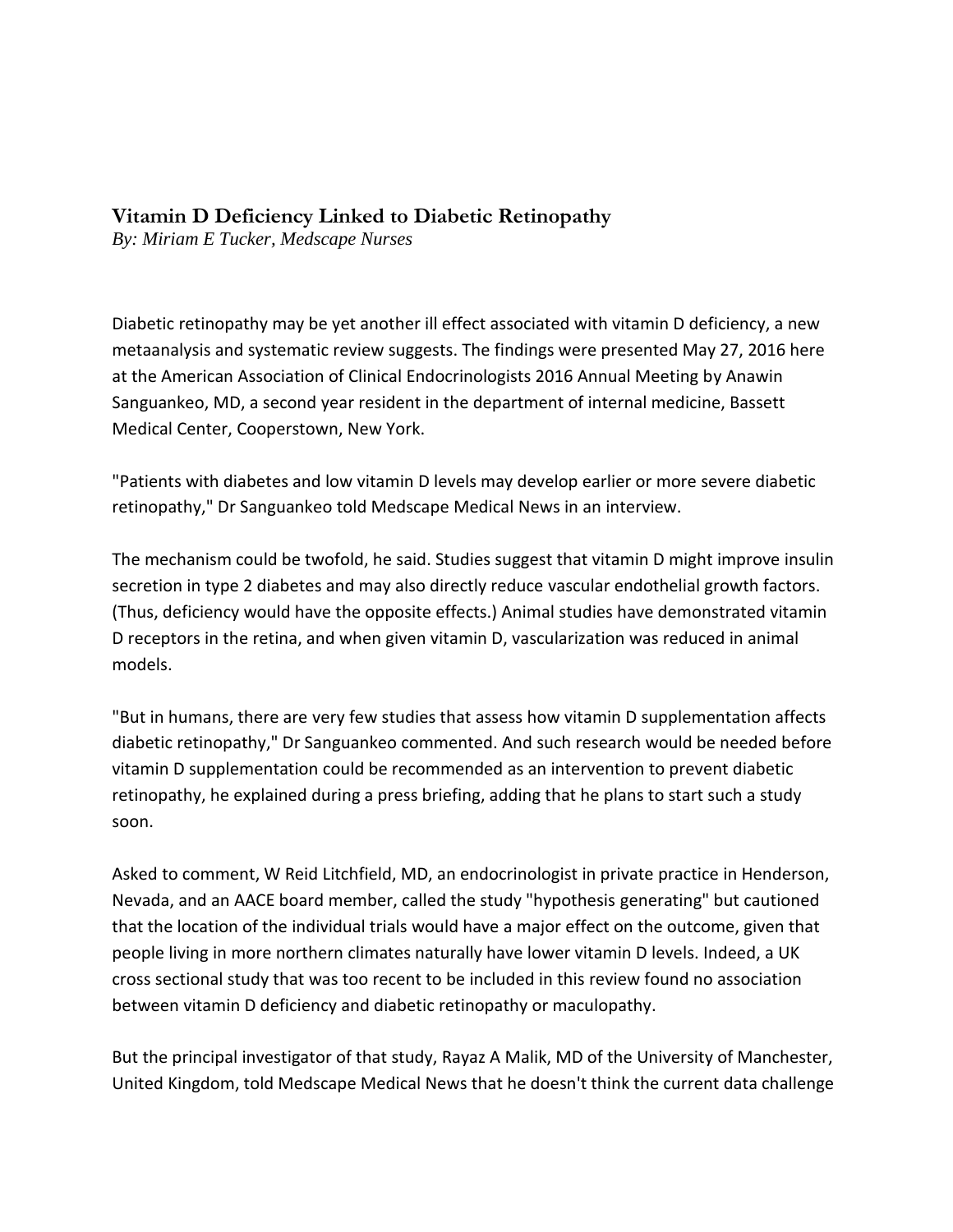his group's findings. "To be honest, I was surprised that we didn't find an association, but I think the major reason was that vitamin D deficiency was highly prevalent in our population everyone had low levels, as the population was in Manchester, and most patients do not receive treatment for vitamin D deficiency....Overall, even if our study was to be included in the metaanalysis, I don't think it would have changed the results."

And there has been prior research showing a link between another microvascular complication of diabetes, painful peripheral neuropathy, and significantly reduced vitamin D levels. In addition, a recent paper — on which Dr Malik was senior author — showed a single intramuscular dose of 600,000 IU of vitamin D was associated with a significant decrease in the symptoms of painful diabetic neuropathy in more than 100 patients (BMJ Open Diabetes Res Care. 2016;4:e000148).

## **Vitamin D Deficiency Linked to all Types of Diabetic Retinopathy**

Dr Sanguankeo and colleagues searched the literature published through July 2015 (Dr Malik's paper was published in Vitamin D Deficiency Linked to Diabetic Retinopathy Miriam E Tucker 5/31/2016 [www.medscape.com/viewarticle/863974\\_print](http://www.medscape.com/viewarticle/863974_print)

[http://www.medscape.com/viewarticle/863974\\_print](http://www.medscape.com/viewarticle/863974_print) 2/2 January 2016) and extracted data from 13 studies involving 9350 participants with diabetes who had undergone assessment for both diabetic retinopathy and vitamin D deficiency. All of the studies were observational (either case control or cohort). For any diabetic retinopathy, the odds ratio (OR) between those with and without vitamin D deficiency was 1.391 ( $P = .011$ ). For nonproliferative diabetic retinopathy, the OR was 1.209 (P = .001), and for proliferative retinopathy 1.315 (P < .001). For all the studies combined, the odds ratio was 1.267 (P < .001). Moreover, patients with diabetic retinopathy had significantly lower serum 25hydroxyvitamin D levels, with an overall mean difference of 2.22 ng/mL ( $P < .001$ ).

"Food for Thought" Dr Malik told Medscape Medical News, "I am pleasantly surprised by this analysis, as it provides support for a large amount of basic experimental and other clinical data. We really need an adequately powered trial to see whether correcting vitamin D deficiency will improve outcomes." And Dr Litchfield noted, "Vitamin D is involved in many different areas of human physiology and [may contribute to] everything from infection to cancer to now maybe the complications of diabetes."

"It's conceivable that having inadequate vitamin D lowers your threshold for developing these complications....The question is whether there's a direct causative effect or it simply lowers the threshold for underlying disorders to create their complications. We don't know," he added.